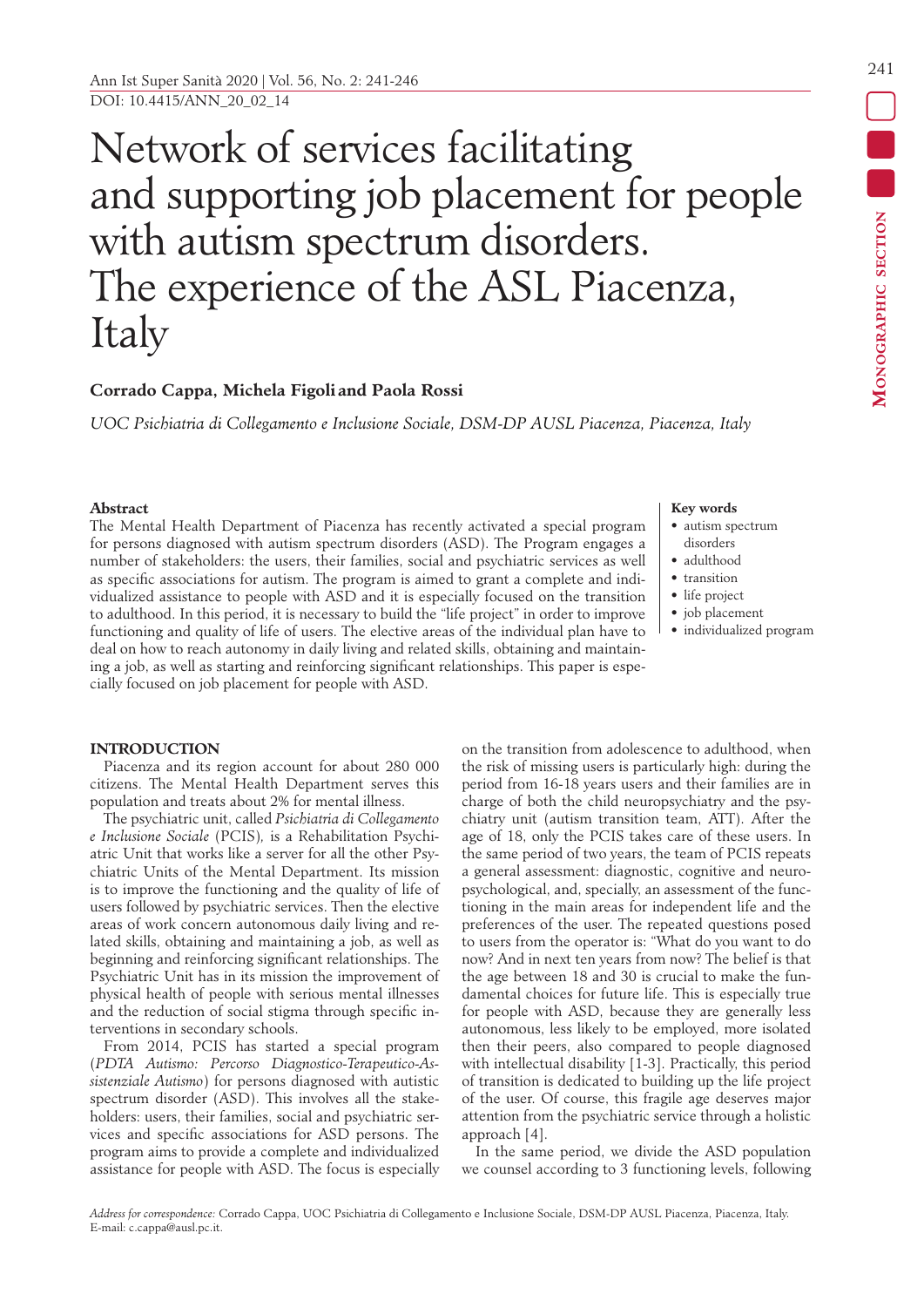the DMS 5 classification: high (level 1), middle (level 2) and low functioning (level 3). In making this classification we use some flexibility with the ultimate goal of directing the users to those activities they are more inclined to. Level 3 users are managed in collaboration with the social service of the local municipality.

From the beginning of the PDTA Autism, we have been aware that there is an underestimated prevalence of ASD in the population in the range 18-30 years. Data suggest that many undiagnosed cases are assessed in the PDTA Autism that have escaped previous assessment by the child neuropsychiatry unit and by doctors from other specialties.

# **JOB DEVELOPMENT AT THE PCIS OF THE PSYCHIATRIC UNIT OF PIACENZA**

In this paper, we specifically consider the paths and the outcomes of job development for people with ASD in our mental health department.

Only ASD persons in levels 1 and 2 according to DMS 5 have a real job. Those in level 3 do not qualify for a real job, have occupations consisting of a helpful and significant work and a minimum wage. We know that there are a lot of obstacles for people with ASD, like the "benefits trap", rigidity in their preferences and routines, an uncomfortable working time and specially the self-stigma or the lack of trust on their own resources: the family is often the first to report this lack of trust. The operators must be aware that these are real obstacles to habilitation or rehabilitation of the user and must actively recognize and bring about the positive personal resources of each individual. Indeed, special interests represent second core symptoms of the disturbance and they can be a source of desire and development, especially in the job area. Unfortunately, many users with ASD ended the secondary school with the belief that they are less capable than their peers to hold a normal job. Alternatively, in reverse, some people with ASD think that working is not for them because of their differences from "normotypic" people: the consequence of these attitudes will be a progressive marginalization, isolation and, sometimes, discrimination. For many people with ASD the aim of a normal job will not be reached because of the lack of trust in their own capability, despite they might show normal or even higher intelligence, compared to an average person without ASD.

In our psychiatric unit, at the end of the transition period from adolescence to adulthood, we try to offer all ASD persons a variety of working possibilities, respecting the preferences of any user for a certain kind of job.

We have available 3 main paths: a) internship; b) social cooperation and c) IPS (individual placement and support).

The first two are a kind of sheltered route. They are the traditionally paths for people with psychiatric illnesses (and especially for people with ASD) that want to start a job. Actually, it is the mainstream for most of our users.

a) The *internship program*, in particular, takes place in various work contexts, predominantly involving manual work, where there is a lower demand for intellectual performance. This working context could be positive for people with ASD because it is often repetitive and rigid. Many users with ASD do not disdain a working place where they can do cyclic tasks. The limitation of this approach is that the training before the real job is often too long: job recruitment happens many years after the beginning of the internship or does not happen at all. In the last years, the rules for recruitment have become stricter preventing the person to finally gain a real job, a very different condition than in other countries as northern Europe were the path is much facilitated.

b) *Social cooperation* has a long tradition in Italy and in our region; there are a number of social cooperatives: many of these receive users from the mental health services. Normally after a period of internship, the cooperative hires the users who have demonstrated a specific ability in the tasks required. This characteristic allows users with ASD to find a job close to their special interests. The limitation of this approach is that the social cooperative that has to produce goods needs to be productive and follow the hard rules of the free market requiring a good balance between workers with good working skills and workers with disabilities. Notwithstanding these difficulties, the users  $-$  especially ASD people who work in the social cooperative find a good social environment that extends their relationship network.

c) *IPS* uses an evidence-based method to job placement for people with mental illness developed in USA by Bob Drake about 20 years ago [5] and later in the last ten years also in Europe [6]. In Italy, IPS has an ongoing development: in our department, the number of IPS users is increasing while the number of internships diminishes. The IPS has actually a few extensions for people with ASD, because this method requires that the potential worker has the ability to search for a job by himself, with the help of a job tutor. The difficulty in social interactions characterizing ASD persons limits this approach and it is mostly people with the highest level of functioning, high IQ users (Asperger syndrome or high functioning autism) that are the recipients. The limitation of this approach is that searching for a job in a labor free market is highly stressful for ASD persons. However, the user can receive the constant help of the job tutor. Furthermore, if the path to obtain a work in the labor market is difficult and long, having a "regular" work with a "regular" wage is a powerful thrust to selfefficacy and satisfaction [7]. In recent literature, there is a proof that a specific cognitive remediation may increase the effectiveness of IPS also in people with intellectual disability and with ASD [8].

The keystone of the organization of every path is the work operator. He suitably belongs to the psychiatric unit and represents a different figure from the casemanager. The latter manages the rehabilitative relationship with the user, including in the housing and social areas, but not the job area. This area is given to the work operator, who's expert both in psychopathology and the labor market. Every work operator is specialized only in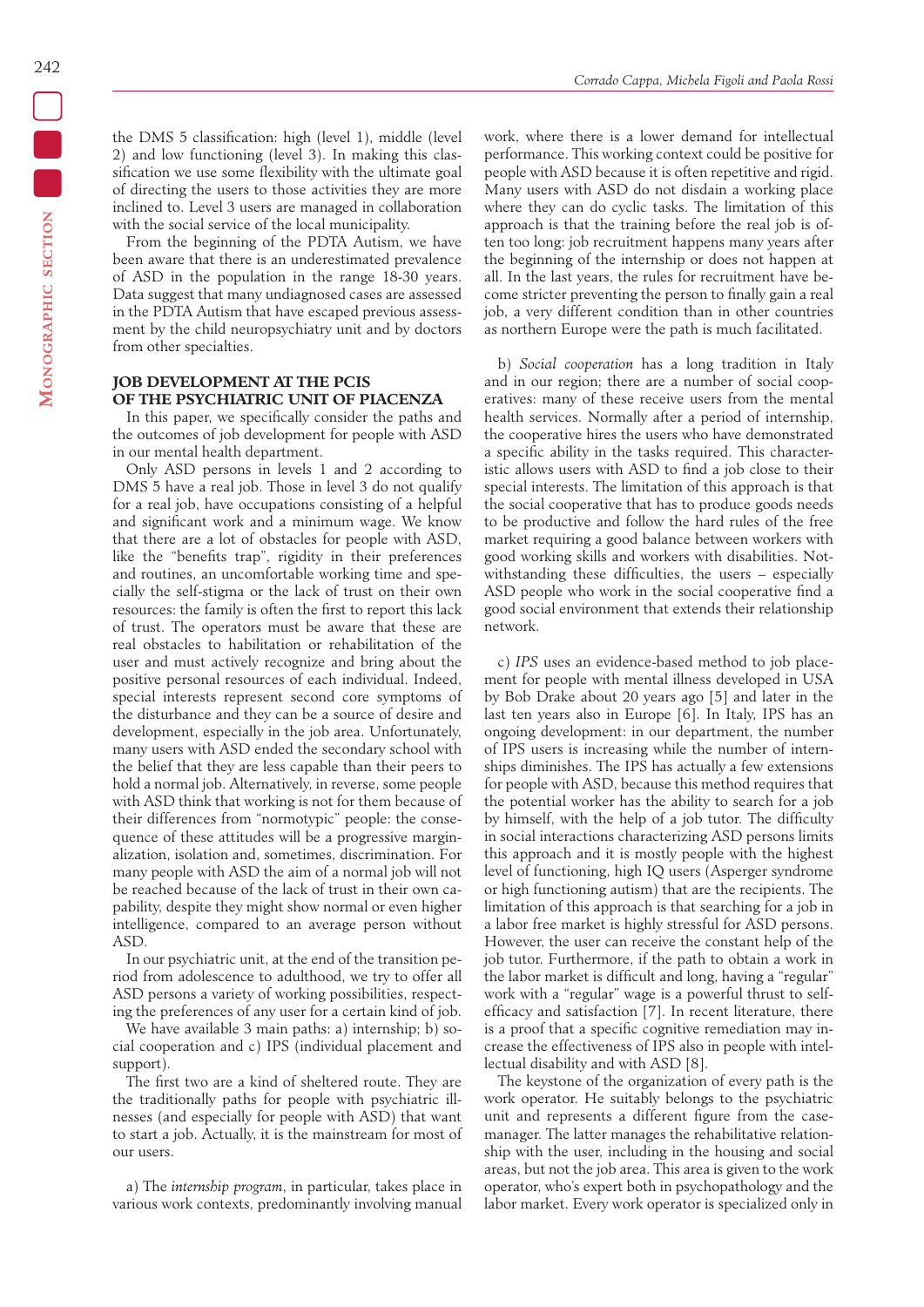

#### **Figure 1**

Percentage of ASD adult users in-charge of ASL Piacenza attending the job path by ASD severity level (according to DSM 5). Data from December 2018.

one working path: internship, social cooperative or IPS. This is why every work operator must have mastered every method applied to the user. The work operator maintains regular contact with the labor companies and their employers.

In December 2018, there were 89 adult users in charge of the psychiatric unit, 68 of which were in treatment and 21 under the transition team. There was an equal distribution between the three levels of ASD severity (level 1, 22; level 2, 24; level 3, 22). It is important to note that the number of cases not coming from the ATT but directly referred to the adult psychiatric unit are one third (n. 8) of cases referred to ATT.

The main outcome of the PDTA Autism is that most adult ASD users are occupied with some form of job (n.



#### **Figure 3**

ASD users in internship by activity area and ASD severity. According to DSM 5.

57; 83%) *(Figure 1)*. These users receive a monthly wage of € 528 (median € 300), with a very high standard deviation because of the high differences in various jobs.

About half of those with a job *(Figure 2)* are employed in sheltered work (internship or social cooperative), while the two smaller groups are engaged in free labor market and in completing educational training. In all these cases, the user has a work operator (or study operator) who follows and assists him to cope with the difficulties of the job (or of the study). A restricted number of users at level 3 (n. 11) have a job and of these only 2 users are paid for their job.

If we analyze the number of users in the internships, we can see the variety of labor contexts *(Figure 3)*: mechanical industry, secretarial, logistics, library, café,



## **Figure 2**

Percentage of ASD adult users in-charge of ASL Piacenza by employment and ASD severity level (according to DSM 5). Data from December 2018.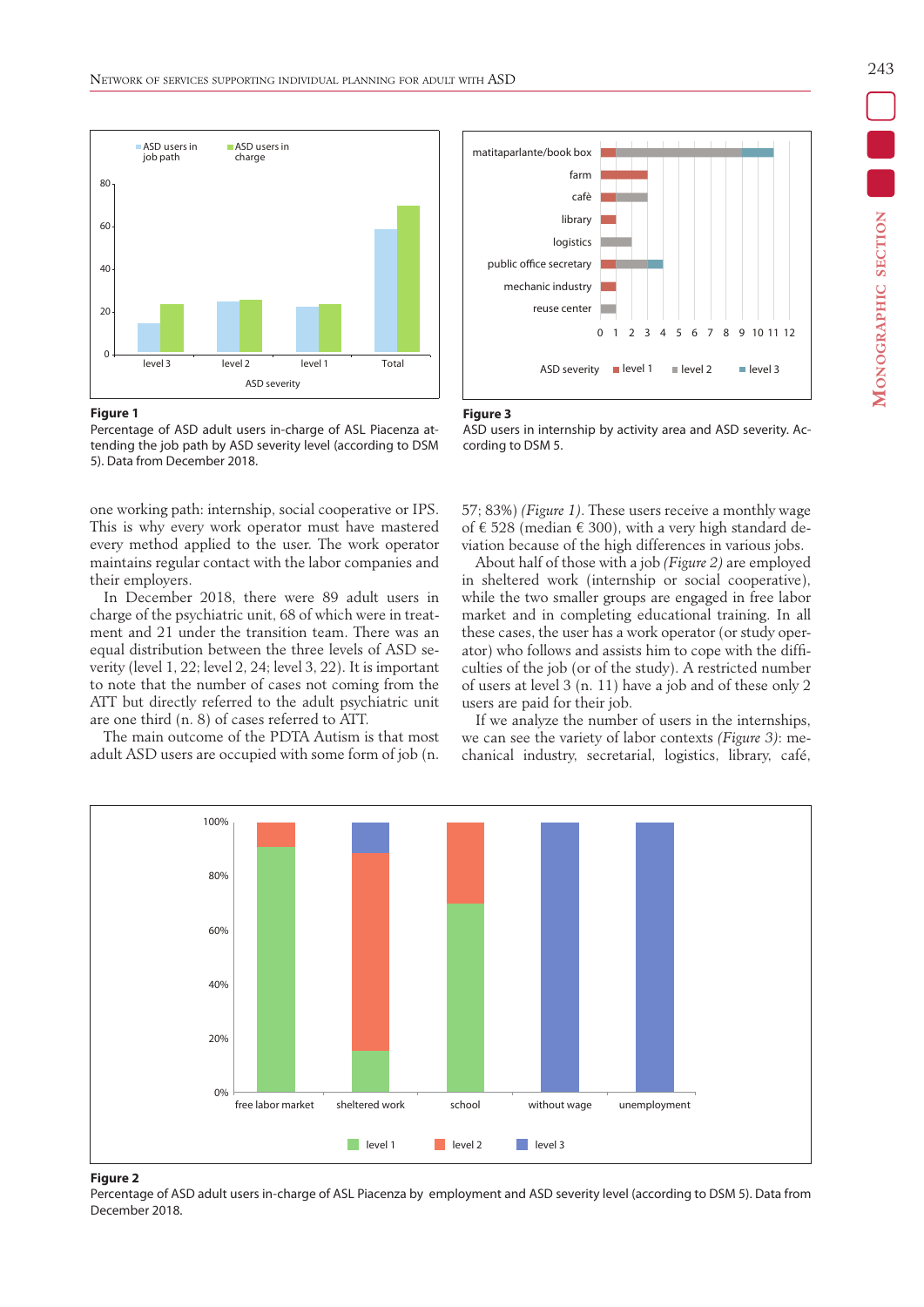In this way frequently, the users may take advantage of their special interests, because the job is fit for them *(Table 1)*. Persons with ASD have difficulties in interacting socially. The labor context can cause problems in the relationship with the colleagues, with the employer, or simply with respecting with the rules of cohabitation in the workplace. For this reason, we provide a set of social skills training weekly and the users – if they want – can freely participate. The arguments treated are how to accept criticism, how to manage anxiety or anger, how to be on time, how to ask for help to perform a task, how to dress properly, how to respect roles and hierarchy and – last but not least – how to cope with failures or how to exploit successes. A group leader helps the users to learn adequate behaviors using role-playing.

Between the various work contexts, we have three experiences directly promoted from the psychiatric unit that are important to describe: Book Box, "Matita Parlante", The Perinelli farm.

Book Box (www.bookbox.it/) is a special initiative (conceived from an idea of Marilena Zacchini, which is spreading to many Italian centers): the aim is building a service to provide books in waiting rooms of offices or public places. In these contexts, special containers are placed – they are called book box – where anyone can give away and put their own books. The workers of the Book Box project periodically empty the boxes and change the old books with new ones. Therefore, users of public places or visiting an office can read a new book whenever they come. This work represents a service for the community that allows participation of users with different levels of severity.

"Matita Parlante" (literally The Speaking Pencil, www.lamatitaparlante.it) is another special work initiative: the aim is drawing up book texts, made of symbols instead of words, through the augmentative and alternative communication (AAC, [9]), that is an intervention technique for those who have an inability to communicate vocally). A group of ASD users, with a specific interest for drawing or writing stories, make up the editorial staff. The "Matita Parlante" has already edited some books written with the language of CAA or translated some book from verbal to CAA language. The group has begun to sell some books that have been edited.

The Perinelli farm (www.consorziocascinaclarabella. it/cooperative/i-perinelli) is a social cooperative, promoted and managed directly from the Mental Health Department. The farm is a wine company. The workers grow vines, harvest the grapes and produce excellent quality of wines, which they sell at local markets or to restaurants. The users are hired as agricultural workers, work in a collaborative way and follow the seasonal rhythms that wine production requires.

The challenge, for all the three experiences cited, is to create ex novo a social business, which can satisfy the special interests of the workers and grant them a certain salary. All the three forms of jobs try to deal with the labor market through the production of some new product. This is very difficult but feasible!

To assess the subjective satisfaction of user workers, we administered a simple questionnaire: the Indiana Job Satisfaction Scale [10], of 33 items, that measures 6 areas: general satisfaction, wage, career opportunities, interaction with colleagues and the manager, feelings related to work. The results show that the main reasons for working are: a: the salary which is however judged by many to be not sufficiently high; b. to feel useful; c. to be busy; d. have a good working time. Furthermore, the relationship with colleagues and the manager or the director is judged positively and the workers mostly appreciate when they receive praises for their efforts or positive feedback.

**Table 1**

| <b>User</b> | <b>Special interest</b>                | Internship                |
|-------------|----------------------------------------|---------------------------|
| Marco       | foreign language                       | library                   |
| Federica    | english language                       | library                   |
| Paolo       | tranports (train timetable, bus, etc.) | trade union               |
| Riccardo    | software programming                   | IT company                |
| Miguel      | software programming                   | IT company                |
| Alfredo     | agricultural studies                   | farm                      |
| Francesco   | barman course                          | café                      |
| Giovanni    | restaurants                            | ice-cream shop            |
| Pietro      | agricultural studies                   | wine farm                 |
| Simone      | interest in order and repetitiveness   | megastore                 |
| Claudio     | art historian                          | café                      |
| Gabriele    | interest in order and repetitiveness   | inserting bolt and screws |
| Simone      | sport (ping pong, basketball)          | sport megastore           |
| Bartolomeo  | forging knives                         | blacksmith                |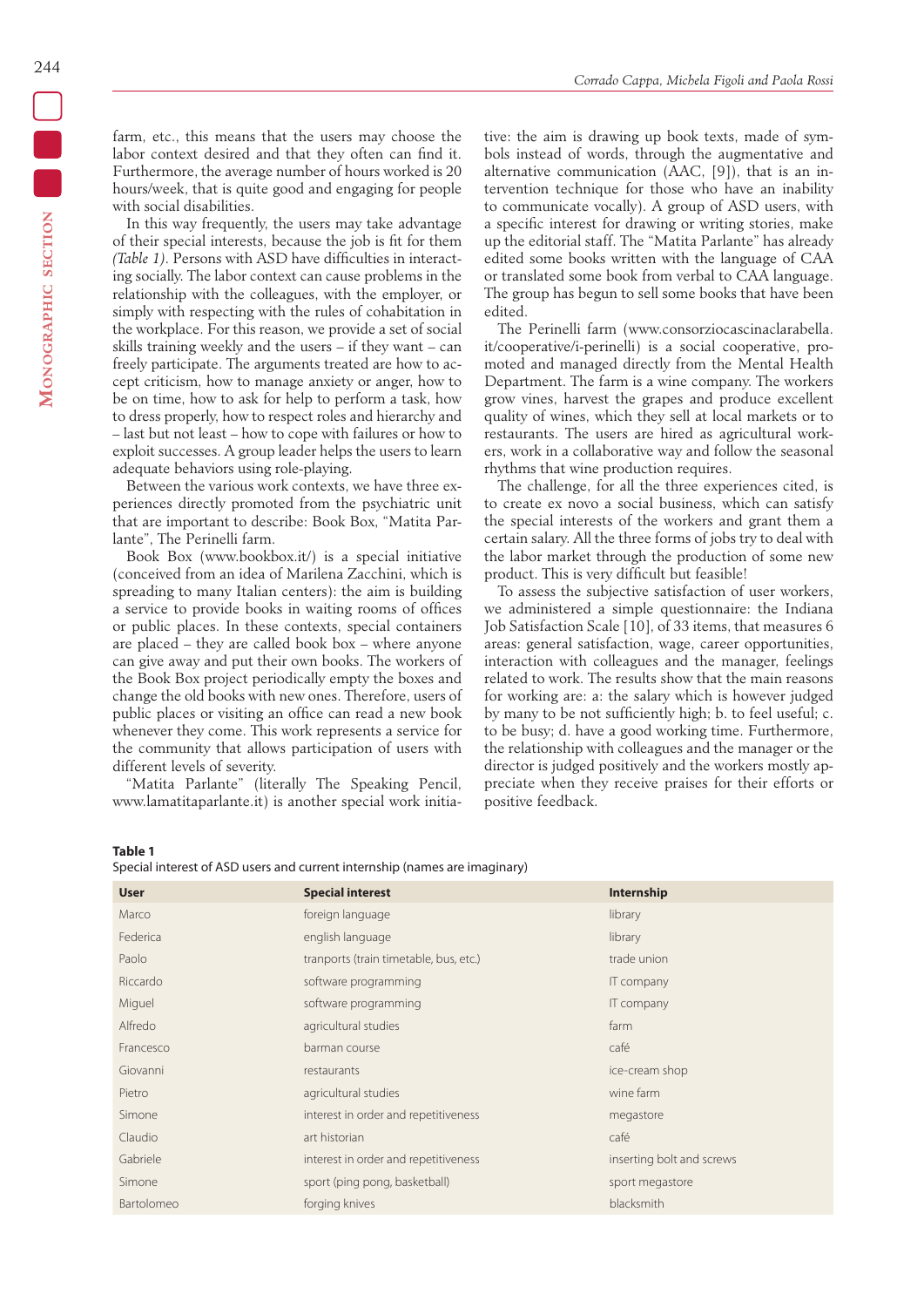245

## **DISCUSSION**

It is known that people with ASD, despite sometimes having good skills and the desire to work [11], continue to remain unemployed or underemployed [12]. Early adult outcome studies have demonstrated a poor employment situation for individuals with ASD. Whitehouse, et al. [13] reported an employment rate of 18% in a UK study. However, Eaves and Ho [14] illustrated that 56% of a Canadian sample had found an employment after reaching adulthood. The Australian Bureau of Statistics asserts that the labor-force participation rate for people with ASD was 42%, compared with the 53% for people with disabilities and 83% for people without disabilities [15]. In conclusion, there is evidence that people with ASD in the world work less than all other persons with mental psychiatric disabilities. This happens because the social context of work is "normotypic" and therefore ASD persons find it difficult to perform and maintain a job. Furthermore, the transition from childhood to adulthood, when most adolescent conclude the course of studies and orientate themselves to some kind of work is particularly tricky. Difficulty in social interaction, specific and rigid interests, or a firm trend to sameness, as well as frequent problematic forms of communication challenge people with ASD in this delicate phase. All these abilities are essential to find and maintain a job. Specific and structured intervention are needed to answer with these dif ficulties.

Persons with ASD usually don't do as well in school as their cognitive abilities allow and often do not finish the degree course. For this reason, it is important to sustain the user who wants to conclude the course of study or convince him to do it.

Another big concern is the organization of mental health services in Italy. There are different psychiatric services in adolescence and adulthood; this disorientates the adolescent, with the risk of loss of the needed relationship when a new operator ensues. It is for this reason that it is important to share the case between the two teams, in our experience from the ages of 16-18 years.

The cited considerations show that the mental health services attribute an insufficient emphasis on employment for all kind of mental diseases. "Who is not ready?" was the title of an article of 2007 in which the author underlined that the enhancements to supported employment are no doubt needed, such as the additional cognitive intervention [16]. This is even more true for people with ASD, who holds a great potential workforce without being able to express it. In our psychiatric unit, the first question to the user – independently from the problem or diagnosis he has – is "Do you want to

# **REFERENCES**

- 1. Gotham K, Marvin AR, Taylor J, Warren Z, Anderson CM, Law PA, Law JK, Lipkin PH. Characterizing the daily life, needs, and priorities of adults with autism spectrum disorder from Interactive Autism Network data. Autism. 2015;19(7):794-804.
- 2. van Heijst BF, Geurts HM. Quality of life in autism across

work? What kind of work would you like to do?". These questions precede any question about the user's working skills. Motivation is the strongest push to reach the goal of a job. This task involves not only the user but also all the family, who often does not trust the user's possibilities.

Recently some factors that influence the outcome of the employment in ASD people have been highlighted: a more advanced age, a higher level of education, the absence of comorbidity [17]. Therefore, it seems of particular importance to pay attention upon completion of the study course (supported education) and treat as soon as possible the onset of some psychiatric problem. However, mostly it appears important to pay attention and sustain the job search and its maintenance endowing the user with a dedicated operator. He must monitor the work habits of the user with ASD, the working style, his work independence, the sensory responses and needs, the routine daily activities and the interpersonal skills [18]. There is a growing interest for supported employment that can become an important tool through which the person with autism can be brought to work [19]. The key factors to reach these objectives are the matching of the user's skills and the job request; an adequate level of education and training; the employment supported by dedicated and specifically prepared operators [20].

Our Psychiatric Unit, of PCIS, chooses the philosophy of "place and train" opposite to the outdated philosophy of "training and place", that expresses a waiting attitude and is not very promising for those who really want to find a job.

The psychiatric organization however must provide different types of work and the possibility to change from one to another when the user desires it. The transition from one form to another form of work is accompanied by the change of work operator, but not of the case manager, who maintains the reference to the user.

In our recent experience, for people with ASD the more effective type of work is the internship. The social cooperative represents also a valid but less effective tool to gain a job. Finally, the IPS has an undoubted effectiveness for people with high functioning ASD. Our intention is to develop mostly the latter, also through the help of a specific cognitive remediation method  $[8]$ .

## *Con!ict of interest statement*

The Authors declare that they have no conflict of interest.

Submitted on invitation. *Accepted* on 19 March 2020.

the lifespan: a meta-analysis. Autism. 2015;19(2):158-67. 3. Elles de Schipper E, Mahdi S, de Vries P, Granlund M, Holtmann M, Karande S, Almodayfer O, Shulman C, Tonge B, Wong VVCN, Zwaigenbaum L, Bölte S. Functioning and disability in autism spectrum disorder: A worldwide survey of experts. Autism Res. 2016;9(9):959-69.